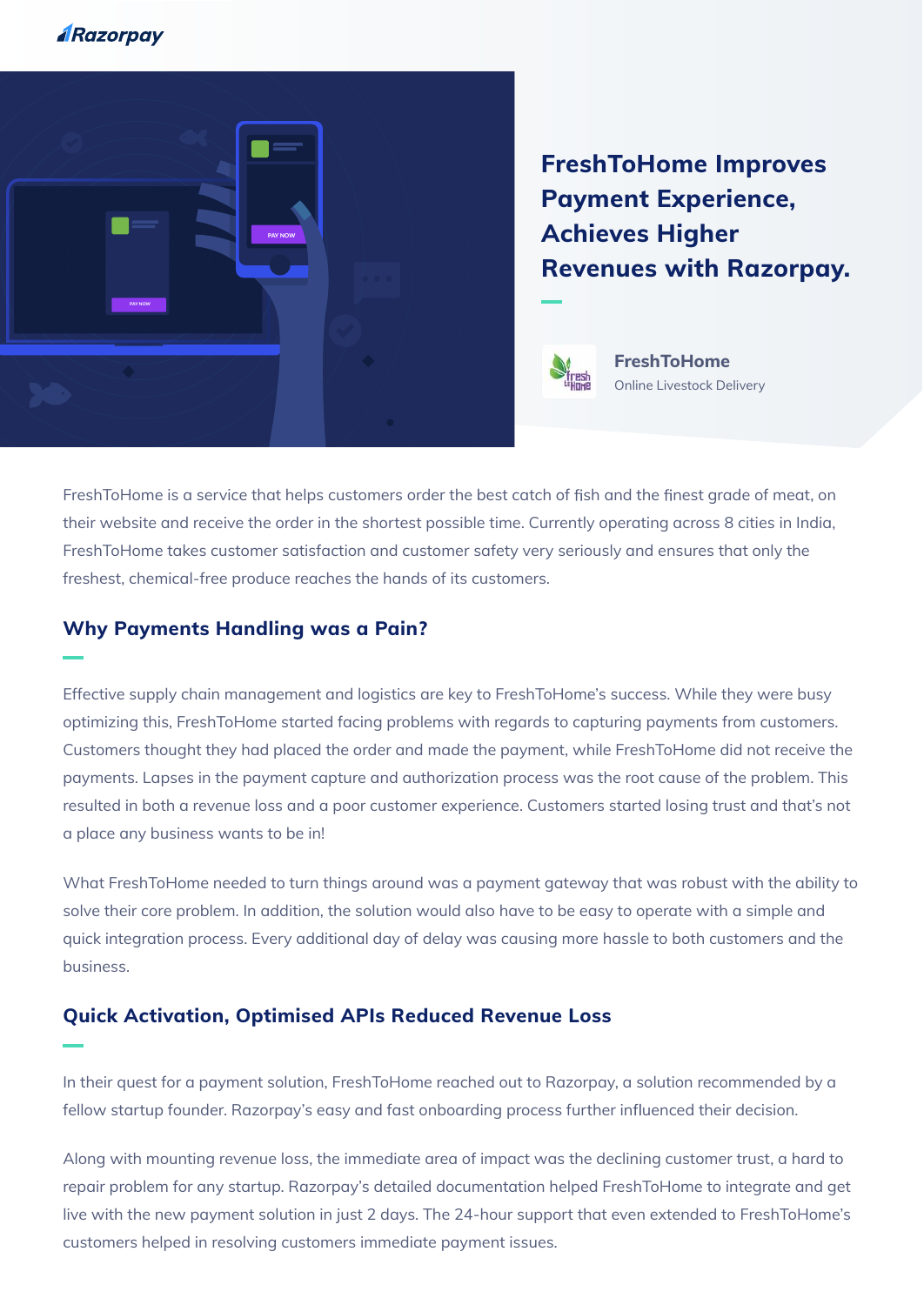The main issue of payment capture and authorization was now being easily managed through Razorpay's 'Orders API'. With the [Orders API,](https://docs.razorpay.com/page/orders) FreshToHome could easily map payment details (amount, receipt id etc) to the specific orders. It also allowed them to track payment attempts for an order to ensure that the order is paid for only once. Now, since payment acceptance was streamlined, occurrences of refunds also drastically reduced.



*With easy to integrate APIs and excellent customer support, Razorpay is exactly what we needed at Freshtohome.*

*Saurabh Odhyan Head of Technology*